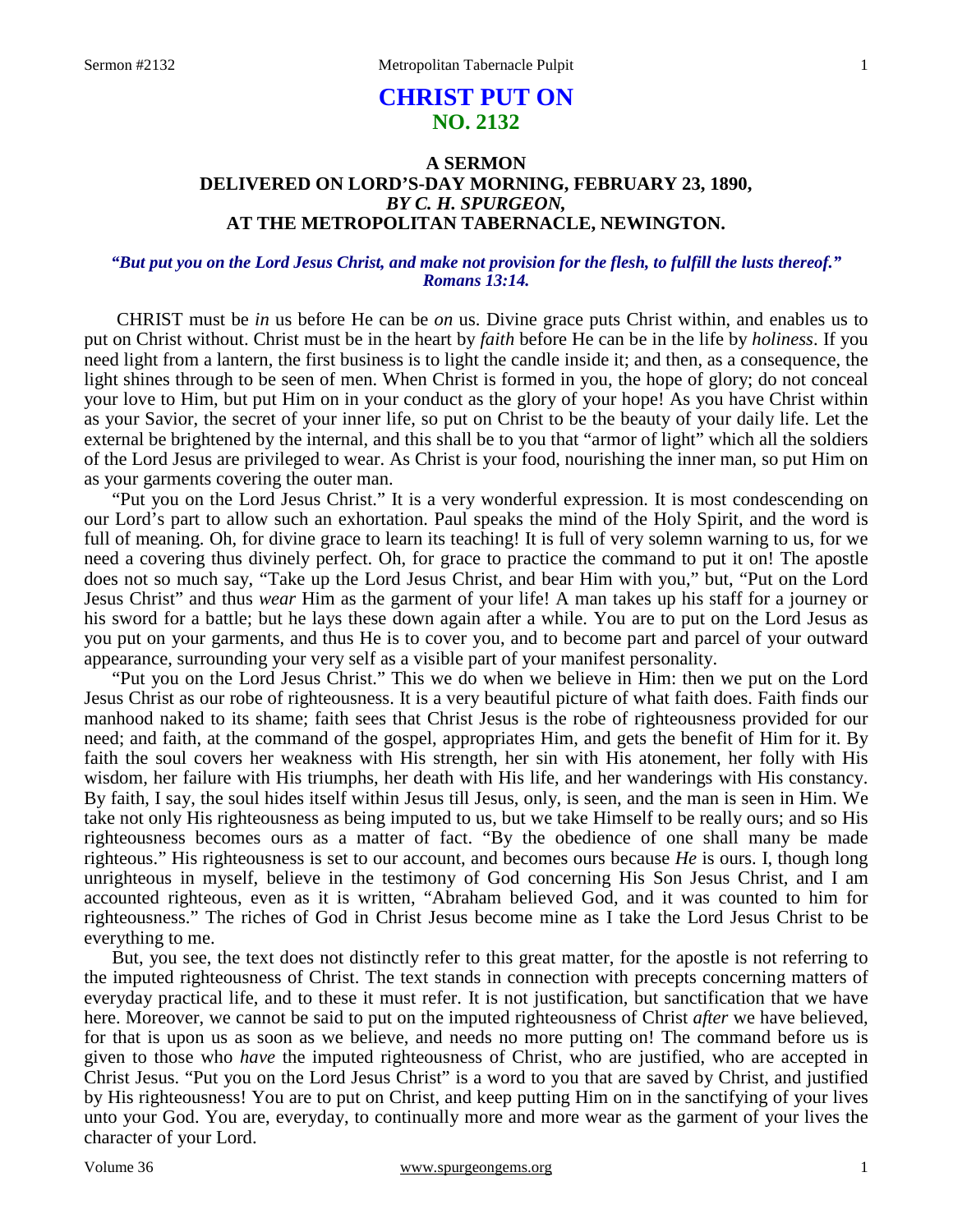I will handle this subject by answering questions. First, *Where are we to go for our daily garment?*  "Put you on the Lord Jesus Christ." Secondly, *What is this daily garment?* "Put you on the Lord Jesus Christ." Thirdly, *How are we to act towards evil when we are thus clad?* "And make not provision for the flesh, to fulfill the lusts thereof." And then I will finish with the consideration of the question, *Why should we hasten to put on this matchless garment?* For, "The night is far spent, the day is at hand: let us put on the armor of light."

**I.** May the Holy Spirit help us while we, in the first place, answer the inquiry, WHERE ARE WE TO GO FOR OUR DAILY GARMENT? Beloved, there is but one answer to all questions as to our necessities. We go to the Lord Jesus Christ for everything! To us, "Christ is all." "He is made of God unto us wisdom, and righteousness, and sanctification, and redemption." When you have come to Christ for pardon and justification, you are not to go elsewhere for the next thing. Having begun with Jesus, you are to go on with Him, even to the end, "for you are complete in Him," perfectly stored in Christ, fully equipped in Him. "It pleased the Father that in Him should all fullness dwell." Every necessity that can ever press upon you between this life in the wilderness and yonder sea of glass before the throne of God will be found in Christ Jesus! You ask, "What am I to do for a vesture which will befit the courts of the Lord? for armor that will protect me from the assaults of the foe? for a robe that will enable me to act as a priest and king unto God?" The one answer to the much-including question is, "Put you on the Lord Jesus Christ." You have no further need; you need not look elsewhere for a thread or a shoe lace.

 So, dear friends, I gather from this that if we seek *an exampl*e*,* we may not look elsewhere than to our Lord Jesus Christ. It is not written, "Put you on this man or that," but, "Put you on the Lord Jesus Christ." The model for a saint is His Savior. We are very apt to select some eminently gracious or useful man to be a pattern for us; a measure of good may result from such a course, but a degree of evil may also come of it. There will always be some fault about the most excellent of our fellow mortals, and as our tendency is to caricature virtues till we make them faults, so is it our greater folly to mistake faults for excellences, and copy them with careful exactness, and generally with abundant exaggeration! By this plan, with the best intentions, we may reach very sad results. Follow Jesus in the way, and you will not err. Let your feet go down exactly in His footprints, and you cannot slide. As His grace enables us, let us make it true that, "as He was, so are we in this world." You need not look beyond your Lord for an example under any circumstances! Of Him you may inquire as of an unfailing oracle. You need never inquire what is the general custom of those about you; for the broad road of the many is no way for you. You may not ask, "What are the rulers of the people doing?" You follow not the fashion of the great, but the example of the greatest of all! "Put you on the Lord Jesus Christ" will apply to each one of us. If I am a tradesman, I am not to ask myself, On what principles do other traders conduct their business? Not so. What the world may do is no rule for *me*. If I am a student I should not inquire—how do others feel towards religion? Let others do as they will; it is for us to serve the Lord! In every relationship in the domestic circle, in the literary world, in the sphere of friendship, or in business connections, I am to "put on the Lord Jesus Christ." If I am perplexed, I am bound to ask, "What would Jesus do?" And His example is to guide me. If I cannot conceive of His acting in a certain way, neither must I allow myself to do so; but if I perceive, from His precepts, His spirit or His actions, that He would follow such-andsuch a course—to that line I must keep. I am not to put on the philosopher, the politician, the priest or the popularity hunter; I am to put on the Lord Jesus Christ by taking His life to be the model upon which I fashion my own life.

 From our text I should also gather that we are to go to the Lord Jesus Christ for *stimulus*. We want not only an example, but a motive—an impulse and constraining power to keep us true to that example. We need to put on zeal as a cloak, and to be covered with a holy influence which will urge us onward. Let us go to the Lord Jesus for motives. Some fly to Moses, and would drive themselves to duty by the thunders of Sinai. Their design in service is to *earn* eternal life, or prevent the loss of the favor of God. Thus they come under law, and forsake the true way of the believer which is *faith*. Not from dread of punishment or hope of reward do believers serve the living God—we put on Christ, and the love of Christ constrains us. Here is the spring of true holiness: "Sin shall not have dominion over you, for you are not under the law, but under grace." A stronger force than law has gripped you; you serve God, not as servants whose sole thought is the wage, but as children, whose eye is on the Father and His love. Your motive is *gratitude* to Him by whose precious blood you are redeemed. He has put on *your* cause,

2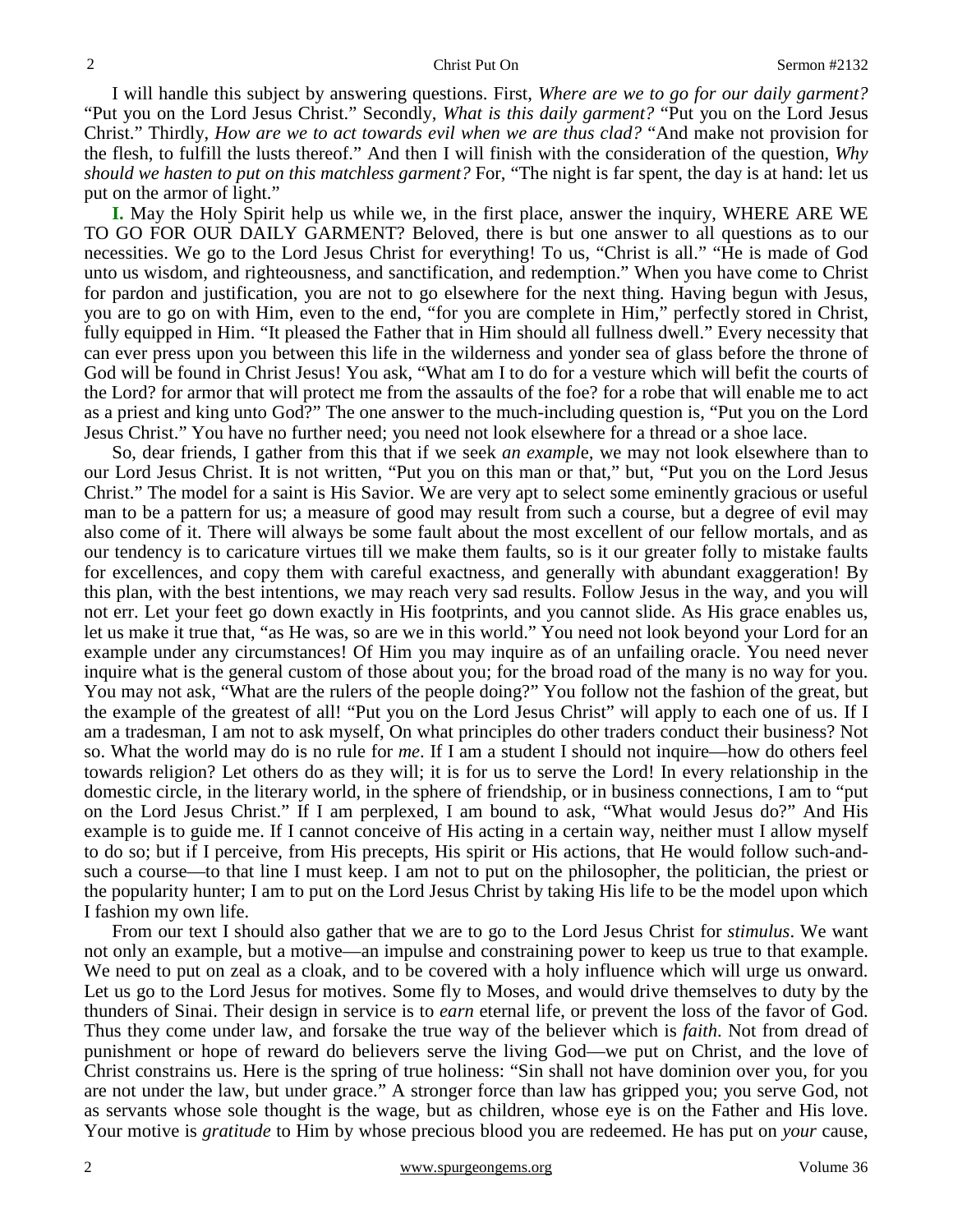and therefore you would take up *His* cause. I pray you, go not to the steep sides of Sinai to find motives for holiness; but hasten to Calvary, and there find those sweet herbs of love which shall be the medicine of your soul. "Put you on the Lord Jesus Christ." Covered with a consciousness of His love, and fired with love to Him in return, you will be strong to be, to do, or to suffer as the Lord God may appoint.

 Need I say never find a reason for doing right in a desire to win the approbation of your fellow men? Do not say, "I must do this or that in order to please my company." That is poor life which is sustained by the breath of other men's nostrils! Followers of Jesus will not wear the livery of custom, or stand in awe of human censure. Love of commendation and fear of disapprobation are low and beggarly motives; they sway the feeble many, but they ought not to rule the man in Christ. You must be moved by a far higher consideration: you serve the Lord Christ, and must not, therefore, become the lackey of men. His glory is to be your one aim! And for the joy of this, you must treat all else as a light thing. Here we find our spur—"The love of Christ constrains us."

 Beloved, the text means more than this! "Put you on the Lord Jesus Christ," that is, find in Jesus your *strength*. Although you are saved, and are quickened by the Holy Spirit so as to be a living child of the living God, yet you have no strength for heavenly duty except as you receive it from above. Go to Jesus for power! I charge you, never say, "I shall do the right because I have resolved to do it; I am a man of strong mind; I am determined to resist this evil, and I know I shall not yield. I have made up my mind and there is no fear of my turning aside." brother, if you rely upon *yourself* in that way, you will soon prove to be a broken reed! Failure follows at the heel of self-confidence. "Put you on the Lord Jesus Christ."

 I charge you; do not rely upon what you have acquired in the past. Say not in your heart, "I am a man of experience, and therefore I can resist temptation which would crush the younger and greener folk. I have now spent so many years in persistent well-doing that I may reckon myself out of danger. Is it likely that I should ever be led astray?" O sir, it is *more* than likely! It is a fact already! The moment that a man declares he cannot fall, he has already fallen from sobriety and humility! Your head is turned, my brother, or you would not talk of your inward perfection! And when the head turns, the feet are not very safe. Inward conceit is the mother of open sin; make *Christ* your strength and not yourself—nor your acquirements or experiences. "Put you on the Lord Jesus Christ" day by day, and make not the rags of yesterday to be the raiment of the future. Get fresh grace!. Say with David, "All my fresh springs are in You." Get all your power for holiness and usefulness from Jesus, and from Him alone. "Surely in the Lord have I righteousness and strength." Rely not on resolves, pledges, methods, prayers; but lean on Jesus, only, as the strength of your life.

 "Put you on the Lord Jesus Christ." This is a wonderful word to me because it indicates that in the Lord Jesus we have *perfection*. I shall in a moment or two show you some of the virtues and graces which are resplendent in the character of our Lord Jesus Christ. These may be likened to different parts of our armor or garments: the helmet, the shoes, and the breast-plate. But the text does not say, "Put on this quality or virtue of the Lord Christ," but, "Put you on the Lord Jesus Christ." He Himself—as a whole—is to be our array! Not this excellence or that, but Himself! He must be to us a sacred overall. I know not by what other means to bring out my meaning—He is to cover us from head to foot. We do not so much copy His humility, His gentleness, His love, His zeal, His prayerfulness, but *Himself*. Endeavor to come into such communion with Jesus Himself that His character is reproduced in you! Oh to be wrapped about with Jesus—feeling, desiring, acting as He felt, desired, and acted! What a raiment for our spiritual nature is our Lord Jesus Christ! What an honorable robe for men to wear! Why, in that case our life would be hid in Christ, and He would be seen of us in a life quickened by His Spirit, swayed by His motives, sweetened with His sympathy, pursuing His designs, and following in His steps! When we read, "Put you on the Lord Jesus Christ," it means receive the whole character of Christ, and let your whole character be conformed to His will. Cover your whole being with the whole of the Lord Jesus Christ! What a wonderful precept! Oh, for grace to carry it out! May the Lord turn the command into an actual fact. Throughout the rest of our lives may we be more and more like Jesus, that the purpose of God may be fulfilled wherein we are "predestinated to be conformed to the image of His Son."

 Once more, observe the *specialty* which is seen in this garment. It is specially adapted to each individual believer. Paul does not say merely to one person, "Put *you* on the Lord Jesus Christ," but to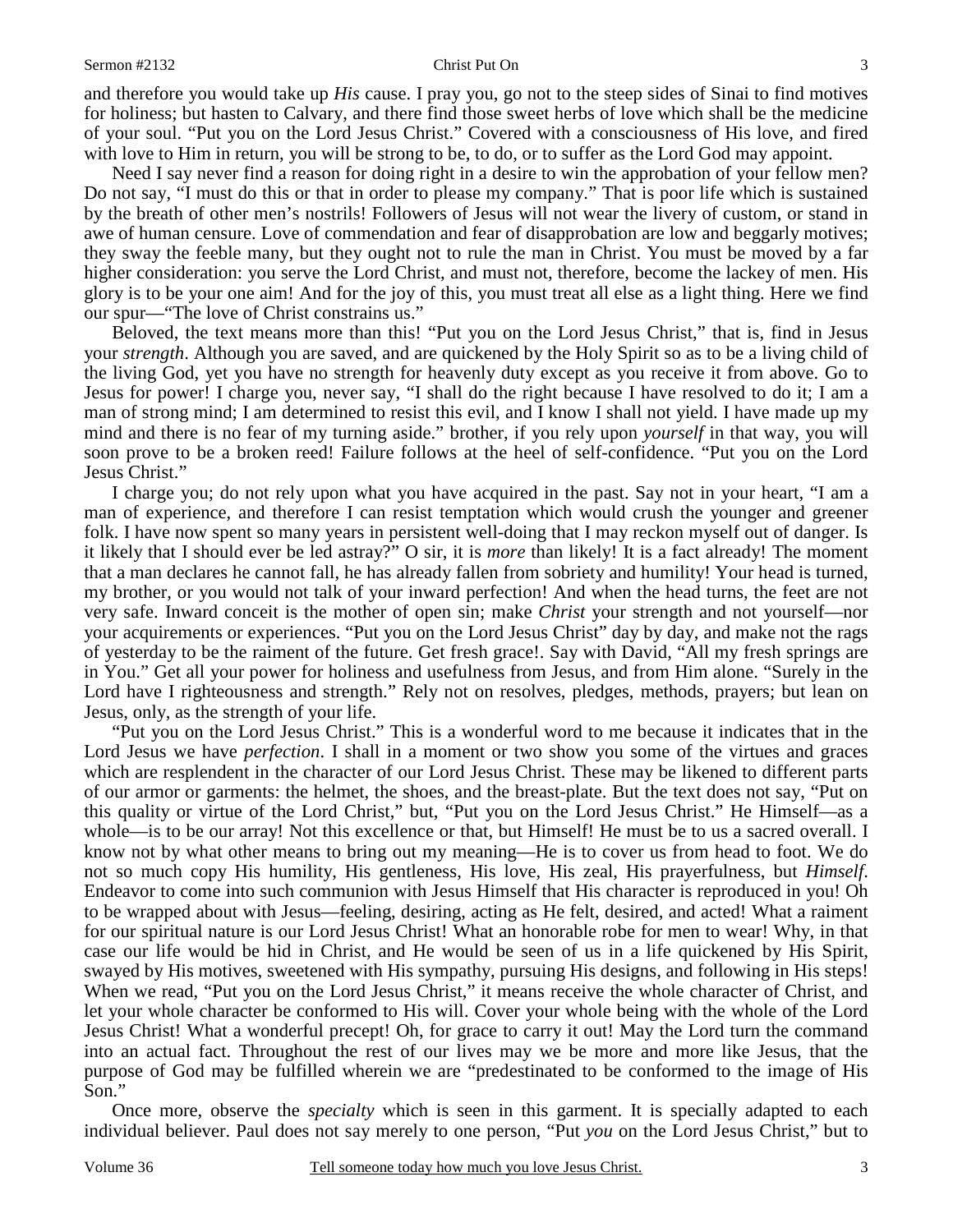*all* of us, "Put you on the Lord Jesus Christ." Can all the saints put on Christ, whether babes, young men, or fathers? You could not all of you wear my coat, I am quite certain; and I am equally certain that I could not wear the garments of many of the young people now present; but here is a matchless garment which will be found suitable for every believer—without expansion or contraction! Whoever puts on the Lord Jesus Christ has put on a robe which will be his glory and beauty! In every case the example of Jesus is admirably suited for copying. Suppose a child of God should be a king—what better advice could I give to him, when about to rule a nation, than this: "Put on the Lord Jesus Christ"? Be such a king as Jesus would have been! No, copy His royal character! Suppose, on the other hand, that the person before us is a poor woman from the workhouse; shall I say the same to her? Yes, and with equal propriety; for Jesus was very poor, and is a most suitable example for those who have no home of their own. O worker, put on Christ, and be full of zeal! O sufferer, put on the Lord Jesus Christ, and abound in patience! Yonder friend is going to the Sunday school this afternoon. Well, in order to win those dear children to the Savior, "put on the Lord Jesus Christ," who said, "Allow the little children to come unto Me, and forbid them not." In His sacred raiment you will make a good teacher! Are you a preacher, and about to address thousands of persons? How better can I advise you than that you put on Christ, and preach the gospel in His own loving, pleading, earnest style? The preacher's model should be His Lord. This is our preaching gown, our praying surplice, our pastoral robe—the character and Spirit of the Lord Jesus; and it admirably suits each form of service!

 No man's example will precisely fit his fellow man, but there is this strange virtue about the character of Christ, that you may all imitate it, and yet be none of you mere imitators. He is perfectly natural who is perfectly like Christ. There need be no affectation, no painful restraint, no straining. In a life thus fashioned there will be nothing grotesque or disproportionate, unmanly or romantic. So wonderfully is Jesus the Second Adam of the new-born race, that each member of that family may bear a likeness to Him, and yet exhibit a clear individuality. A man advanced in years and wisdom may put Him on, and so may the least instructed, and the freshest comer among us! Please remember this—we may not choose examples; but each one is bound to copy the Lord Jesus Christ. You, dear friend, have a special personality; you are such a person that there is not another exactly like you, and you are placed in circumstances so peculiar that no one else is tried exactly as you are; to you, then, is this exhortation sent, "Put on the Lord Jesus Christ." It is absolutely certain that for *you,* with your personal singularity, and peculiar circumstances, there can be nothing better than that you array yourself in this more than royal robe. You, too, who live in ordinary circumstances, and are only tried by common temptations you are to "put on the Lord Jesus Christ"; for He will also be suitable for you.

 "Oh," cries one, "but the Lord Jesus never was exactly where I am!" You say this from lack of knowing better, or from lack of thought; He has been tempted in all points like as you are. There are certain relationships which the Lord Jesus could not literally occupy, but then He took their *spiritual* counterpart. For instance, Jesus could not be a husband after the flesh. Does anyone demand how He could be an example for husbands? Listen! "Husbands, love your wives, even as Christ also loved the church and gave Himself for it." He is your model in relationship which, naturally, He never sustained but which, in very deed He has more than fulfilled. Wherever you may be, you find that the Lord Jesus has occupied the counterpart of your position, or else the position is sinful, and ought to be stopped. In any place, at any hour, under any circumstances, in any matter, you may put on the Lord Jesus Christ, and never fear that your array will be unsuitable. Here you have a summer and winter garment—good in prosperity as well as in adversity. Here you have a garment for the private chamber or the public forum, for sickness or for health, for honor or for reproach, for life or for death. "Put you on the Lord Jesus Christ" and in this raiment of worked gold you may enter into the King's palace, and stand among the spirits of just men made perfect!

**II.** Secondly, trusting to the Holy Spirit, let us inquire WHAT IS THIS DAILY GARMENT? The Lord Jesus Christ is to be put on. May the Spirit of God help us to do so!

 We see how the sacred dress is *here described* in three words. The sacred titles of the Son of God are spread out at length—"Put you on the Lord—Jesus—Christ." Put Him on as *Lord*. Call Him your Master and Lord, and you will do well. Be His servant in everything! Submit *every* faculty, *every* capacity, *every* talent, and *every* possession to His government. Submit all that you have and are to Him, and delight to acknowledge His superior right and His royal claim to you. Be Christ's man, His servant,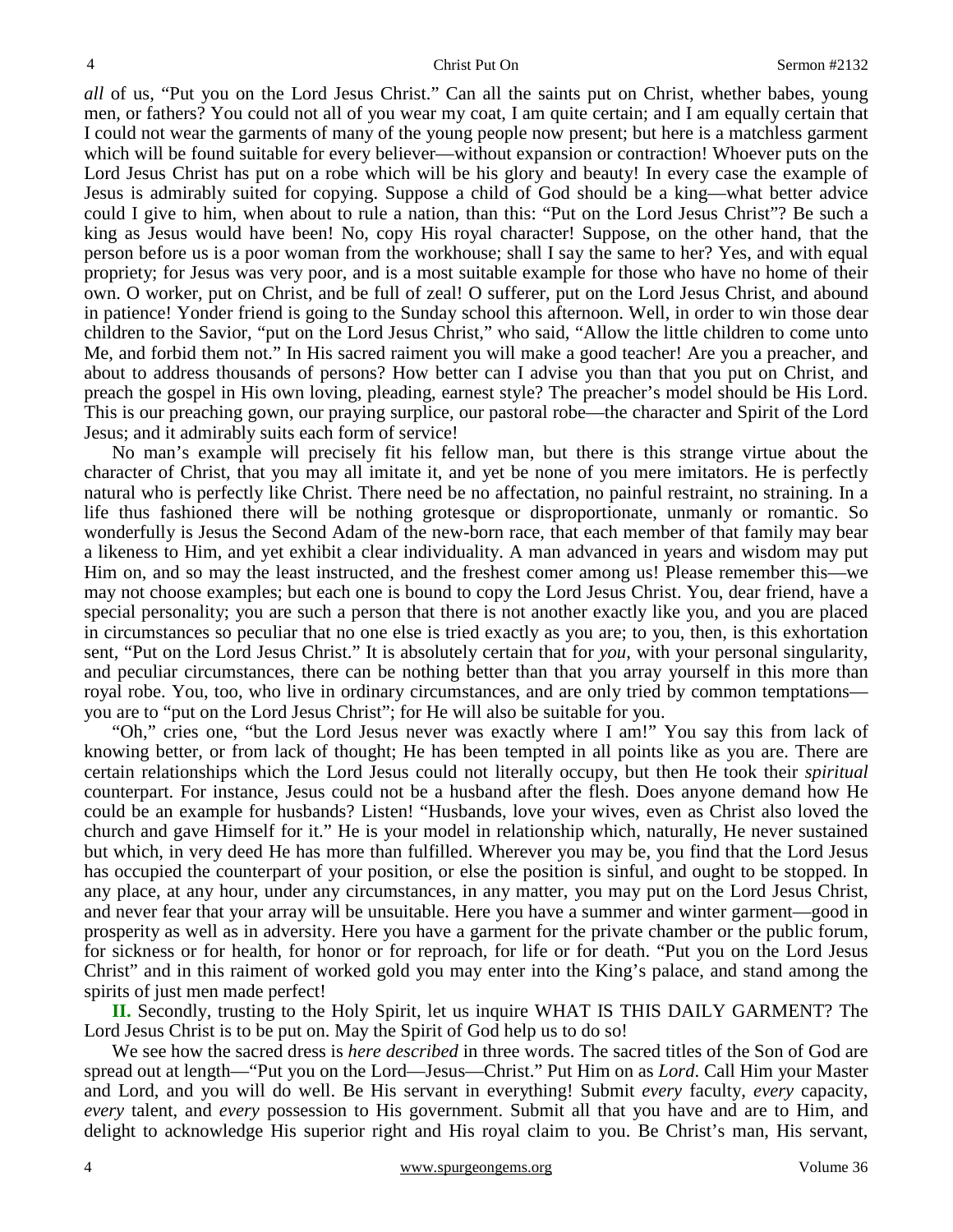under bonds to His service forever—finding therein life and liberty. Let the dominion of your Lord cover the kingdom of your nature. Then put on *Jesu*s. Jesus means a Savior—in every part be covered by Him in that blessed capacity. You, a sinner, hide yourself in Jesus, your Savior, who shall save you from your sins. He is your sanctifier driving out sin and your preserver keeping sin from returning. Jesus is your armor against sin. You overcome through His blood; and in Him you are defended against every weapon of the enemy. He is your shield, keeping you from all evil. He covers you all over like a complete suit of armor, so that when arrows of temptation fly like a fiery shower, they may be quenched upon heavenly mail, and you may stand unharmed amid a shower of deaths. Put on Jesus, and then put on *Christ*. You know that Christ signifies "anointed." Now, our Lord is anointed as Prophet, Priest, and King, and as such we put Him on. What a splendid thing it is to put on Christ as the anointed *Prophet,* and to accept His teaching as our creed!

 I believe it. Why? Because He said it! This is argument enough for me. Mine not to argue, or doubt, or criticize—the Christ has said it, and I, putting Him on, find in His authority the end of all strife. What Christ declares, I believe; discussion ends where Christ begins. Put Him on, also, as your *Priest*. Notwithstanding your sin, your unworthiness, your defilement, go to the altar of the Lord by Him who, as Priest, has taken away your sin, clothed you with His merit, and made you acceptable to God! In our great High Priest we enter within the veil. We are in Him. By faith we realize this, and so put Him on as our Priest and lose ourselves in His accepted sacrifice. Our Lord Jesus is also anointed to be *King*. Oh, put Him on in all His imperial majesty by yielding your every wish and thought to His sway! Set Him on the throne of your heart. As you have submitted your thoughts and understanding to His prophetic instructions, submit your action and your practical life to His kingly government. As you put on His priesthood, and find atonement in Him, so put on His royalty and find holiness in Him.

I now wish to show *the description given in Colossians* 3—from the 12<sup>th</sup> verse. I will take you to the wardrobe for a minute, and ask you to look over the articles of our outfit. See here, "Put on therefore" you see *everything* is to be put on; nothing is to be left on the pegs for the moths to eat, nor in the window to be idly stared at. You *put on* the whole armor of God. In true religion everything is designed for practical use. We keep no garments in the drawer—we have to put on all that is provided. "Put on therefore, as the elect of God, holy and beloved, tender mercies, kindness." Here are two choice things—mercy and kindness—silken robes, indeed! Have you put them on? I am to be as merciful, as tender-hearted, as kind, as sympathetic, as loving to my fellow men as Christ Himself was. Have I reached this point? Have I ever aimed at it? Who among us has put on these royal robes?

 See what follows—these choice things come in pairs—"humbleness of mind, meekness." These choice garments are not so much esteemed as they should be. The cloth of one called, "Proud-of-Heart," is very fashionable, and the trimmings of Mr. Masterful are much in request. It is a melancholy thing to see what great men some Christians are. Truly the footman is bigger than his master! How some who would be thought saints can bluster and bully! Is this to put on the Lord Jesus Christ? Point me to a word of our Lord's in which He scolded and tyrannized, and overrode any man! He was meek and lowly, even He, the Lord of all—what ought we to be who are not worthy to loose the laces of His shoes? Permit me to say to any dear brother or sister who has not a very tender nature—who is naturally hard and rasping, "Put on the Lord Jesus Christ," my brother, my sister—and make not provision for that unfeeling nature of yours! Endeavor to be lowly in mind, that you may be gentle in spirit.

 See, next, we are to put on long-suffering and forbearance. Some men have no patience with others—how can they expect God to have patience with them? If everything is not done to their mind, they are in a fine fury. Dear me! Whom have we here? Is this a servant of Mars, or of the Fire God? Surely this fighting man does not profess to be a worshipper of Christ! Do not tell me that the man lost his temper. It would be a mercy if he had lost it, so as never to find it again! He is selfish, petulant, exacting, and easily provoked! Has this man the Spirit of Christ? If he is a Christian, he is a naked Christian, and I would urge Him to "put on the Lord Jesus Christ," that he may be fully clothed. Our Lord was full of forbearance. "Consider Him that endured such contradiction of sinners against Himself, lest you become wearied and faint in your minds." Put on the Lord Jesus Christ and bear and forbear. Put up with a great deal that really ought not to be inflicted upon you; and be ready to bear still more rather than give or take offense.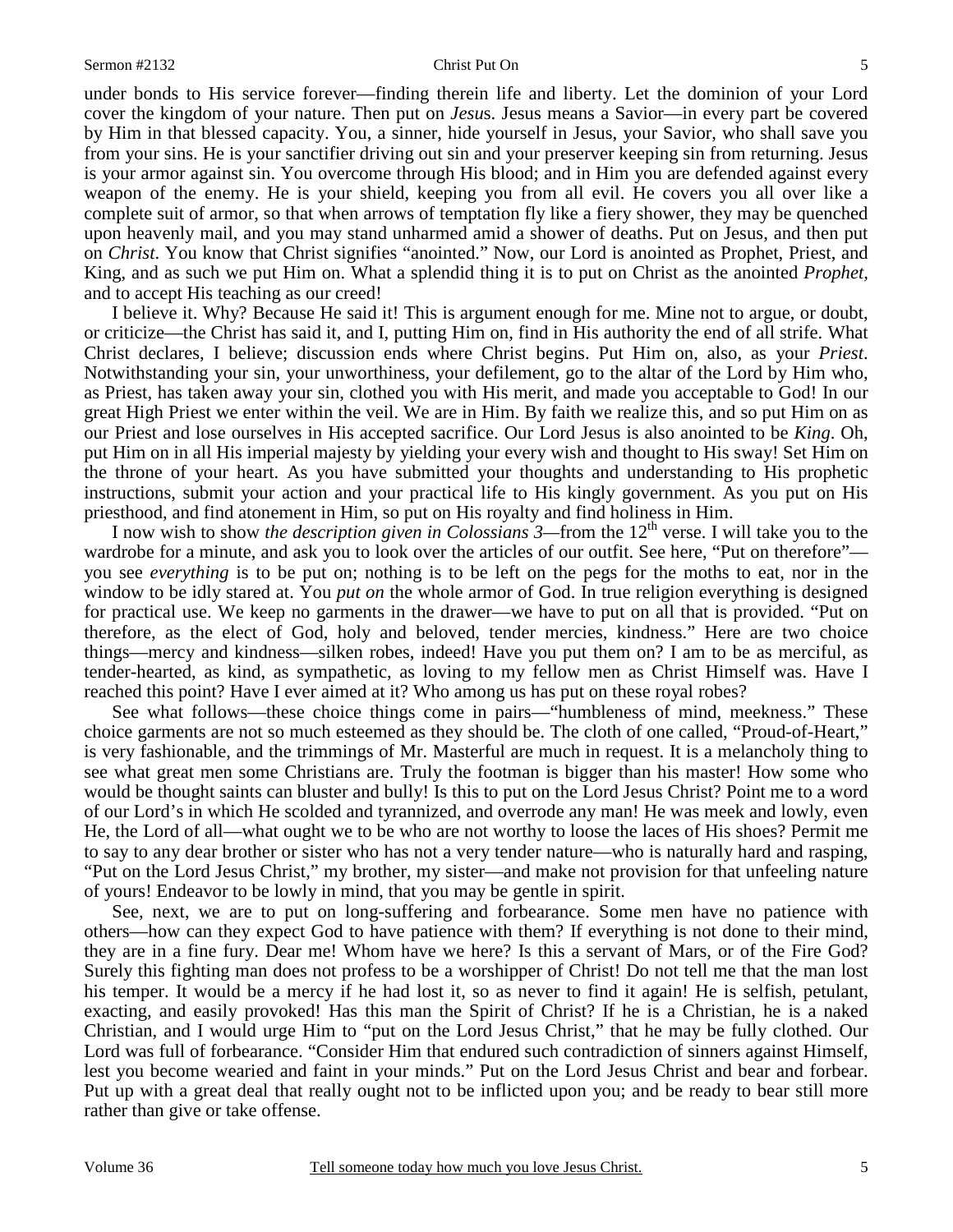"Forgiving one another, if any man has a quarrel against any, even as Christ forgave you, so also do you." Is not this heavenly teaching? Put it in practice! Put you on your Lord! Have you fallen to loggerheads with one another, and did I hear one of you growling, "I'll, I'll, I'll——"? Stop, brother! What will you do? If you are true to the Lord Jesus Christ, you will not avenge yourself, but give place unto wrath. Put the Lord Jesus on your tongue, and you will not talk so bitterly! Put Him on your heart, and you will not feel so fiercely! Put Him on your whole character, and you will readily forgive—not only this once, but unto 70 times seven! If you have been unjustly treated by one who should have been your friend, lay aside wrath, and begin again—and perhaps your brother will begin again, also, and both of you, by love, will overcome evil. "Put you on the Lord Jesus Christ."

 "And above all these things put on charity, which is the bond of perfection." Love is the belt which binds up the other garments, and keeps all the other graces well braced, and in their right places. Put on love—what a golden belt! Are we all putting on love? We have been baptized into Christ, and we profess to have put on Christ; but do we daily try to put on love? Our baptism was not true if we are not buried to all old enmities. We may have a great many faults, but God grant that we may be full of love to Jesus, to His people, and to all mankind!

 How much I wish that we could all put on, and keep on, the next article of this wardrobe! "And let the peace of God rule in your hearts, to which also you were called in one body; and be thankful." Oh, for a peaceful mind! Oh, to rest in the Lord! I recommend that last little word, "Be thankful," to farmers and others whose interests are depressed. I might equally recommend it to certain tradespeople whose trade is quite as good as they could expect. "Things *are* a *little* better," said one to me; and at that time he was heaping up riches. When things are extremely well, people say they are "middling," or a "little better." But when there is a slight falling off, they cry out about, "nothing doing, stagnation, universal ruin." Thankfulness is a rare virtue; but let the lover of the Lord Jesus abound in it. The possession of your mind in peace, keeping yourself quiet, calm, self-possessed, content: this is a blessed state. And in such a state Jesus was—therefore, "put you on the Lord Jesus Christ." He was never in a fret or fume. He was never hurried or worried. He never repined or coveted. Had He nothing to worry Him? More than you have, brothers and sisters; and did He not have many things to distress Him? More than all of us put together! Yet He was not ruffled, but showed a prince-like calm, a divine serenity; and this our Lord would have us wear. His peace He leaves with us, and His joy He would have fulfilled in us. He wishes us to go through life with the peace of God keeping our hearts and minds from the assaults of the enemy. He would have us quiet and strong—strong because quiet—quiet because strong.

 I have read of a great man, that he took two hours and a half to dress himself every morning. In this he showed littleness rather than greatness; but if any of you put on the Lord Jesus Christ you may take what time you will in dressing yourself. It will take you all your lives, my brothers and sisters, to fully put on the Lord Jesus Christ, and to keep Him on! Let me say again that you are not only to put on all these garments which I have shown you in the wardrobe of the Colossians, but, more than this—you are to put on all else that makes up Christ Himself. What a wardrobe is this! "Put on Christ," says the text.

 Put on the Lord Jesus Christ for daily wear. Not for high days and holy days only, but for *all* time, and *every* time! Put on the Lord Jesus Christ on the Lord's-Day, but do not lay Him aside during the week. Ladies have ornaments which they put on occasionally for display on grand occasions. As a rule, these jewels are hidden away in a jewel case. Christians, you must wear your jewels always! Put on the Lord Jesus Christ, and have no case in which to conceal any part of Him. Put on Christ to keep Him on! I saw a missionary from the cold north the other day, and he was wearing a coat of moose skin which he had worn among the Red Indians. "It is a capital coat," he said. "There's nothing like leather. I have worn it for 11 years." In the arctic region through which he had traveled, he had worn this garment both night and by day—for the climate was much too cold to allow the taking off of anything. Brethren, the world is far too cold to allow our taking off Christ even for an hour! So many arrows are flying about that we dare not remove a single piece of our armor even for an instant. Thank God we have in our Lord a garment which we may always wear. We can live in it and die in it—we can work in it, rest in it, and like the raiment of Israel in the wilderness, it will never wax old. If you have put on something of Christ, put on more of Christ. I dare not say much in commendation of apparel here in England, for the tendency is to exceed in that direction; but I noticed, the other day, the remark of a missionary in the South Sea Islands; he stated that as the heathen people became converted, they began to clothe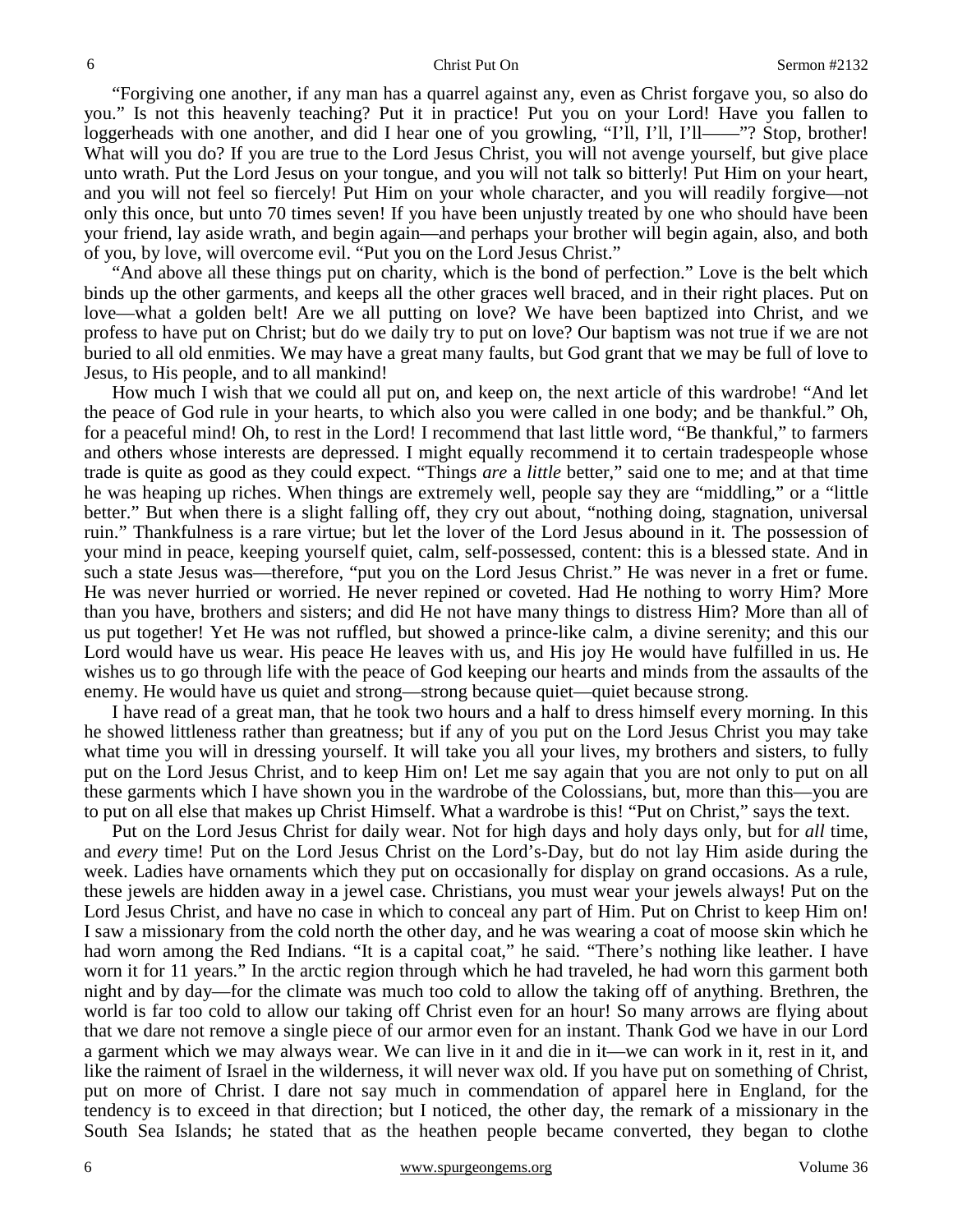themselves. And as they acquired tenderness of conscience, and delicacy of feeling, they gave more attention to their clothes, wearing more and of a bettor sort. However that may be as to dress for the *body,* it is certainly so as to the arraying of the *soul*. As we make spiritual progress, we have more graces and more virtues than in the beginning. Once we were content to wear only faith, but now we put on hope and love. Once if we wore humbleness, we failed to wear thankfulness; but our text exhorts us to wear a full dress, a court suit, for we are to "put on the Lord Jesus Christ." You cannot wear too much of Him! Be covered from head to foot with Him.

 Put on the Lord in every time of trial; do not take Him off when it comes to the test. Quaint Henry Smith says that some people wear the Lord Jesus as a man wears his hat which he takes off to everybody he meets. I am afraid I know persons of that kind—they wear Christ in private, but they take Him off in company—especially in the company of the worldly, the sarcastic, and the unbelieving. Put on Christ, intending never to take Him off again! When tempted, tried, ridiculed, hear in your ears this voice, "Put you on the Lord Jesus Christ."

**III.** My time fails me, and I must hurriedly notice, in the third place, HOW ARE WE TO ACT TOWARDS EVIL IN THESE GARMENTS? The text says, "Put you on the Lord Jesus Christ, and make not provision for the flesh, to fulfill the lusts thereof." By the flesh is here meant the evil part of us which is so greatly aided by the appetites and desires of the body. When a man puts on Christ, has he still the flesh about him? Alas, it is so! I hear some brethren say that they have no remaining corruptions. I claim liberty to believe as much as I like of a man's statements as to his own personal character; and when he bears witness concerning himself, his witness may or may not be true. When a man tells me that he is perfect, I hear what he has to say, but I quietly think within myself that if he had been so, he would not have felt the necessity of spreading the information. Good wine needs no compliment, and when our town once holds a perfect man within its boundary, there will be no need to advertise him! Goods that are puffed probably need puffery. Brethren, I fear we have all very much of the flesh about us, and therefore we need be on our guard against it. What does the apostle say? "Make no provision for the flesh." By this he means several things.

 First, give *no tolerance* to it. Do not say, "Christ has sanctified me so far, but you see I have a bad temper naturally, and you cannot expect it to be removed." Dear brother, do not make provision for thus sheltering and sparing one of your soul's enemies! Another cries, "You know I always was a good deal desponding, and therefore I can never have much joy in the Lord." Don't make room for your unbelief! If you find a kennel for *this* dog, it will always lie in it! "But," says another, "I was always rather fond of gaiety, and so I must mix up with the world." Well if you cook a dinner for Satan, he will surely take a seat at your table! This is to make provision for the flesh, to fulfill the lusts of it; do not do so, but slay the Canaanites—break their idols, throw down their altars, and cut down their groves!

 Moreover, give sin *no time*. Allow no furlough to your obedience. Do not say to yourself, "At all other times I am exact, but one time in a year, at a family meeting, I take a little liberty." Is it liberty to you to *sin?* I am afraid there is something rotten in your heart! "Ah!" cries one, "I only allow myself an hour or two occasionally with questionable company. I know it does me harm, but we must all have a little relaxation, and the talk is very amusing, though rather loose." Is evil a relaxation to you? It ought to be worse than slavery! What a trial is foolish-talking to a child of God! How can you find pleasure in it? Give no license to the flesh! You cannot tell how far it will go! Keep it always under subjection, and make no space for its indulgence.

 Provide *no food* for it. Carve it no rations. Starve it out—at any rate, if it needs fodder, let it look elsewhere. When you are allotting your provision to the body, the soul, the spirit, allot nothing to the depraved passions. If the flesh says, "What is for me?" say, "Nothing." Some people like a little bit of reading for the flesh. As some people like a little bit of what they call "rather high" meat, so do these folk enjoy a portion of tainted doctrine or questionable morality. Thus they make provision for the flesh, and the flesh takes care to feed on it, and to give its lusts a meal. I have known professors whom I would not dare to judge, dabble just a little in matters which they would forbid to others, but they think them allowable to themselves if done in secret. "You must not be too exact," they say. But the apostle says, "Make no provision for the flesh." Do not give it a morsel; do not even allow it the crumbs that fall from your table. The flesh is greedy, and never has enough; and if you give it some provision it will steal much more.